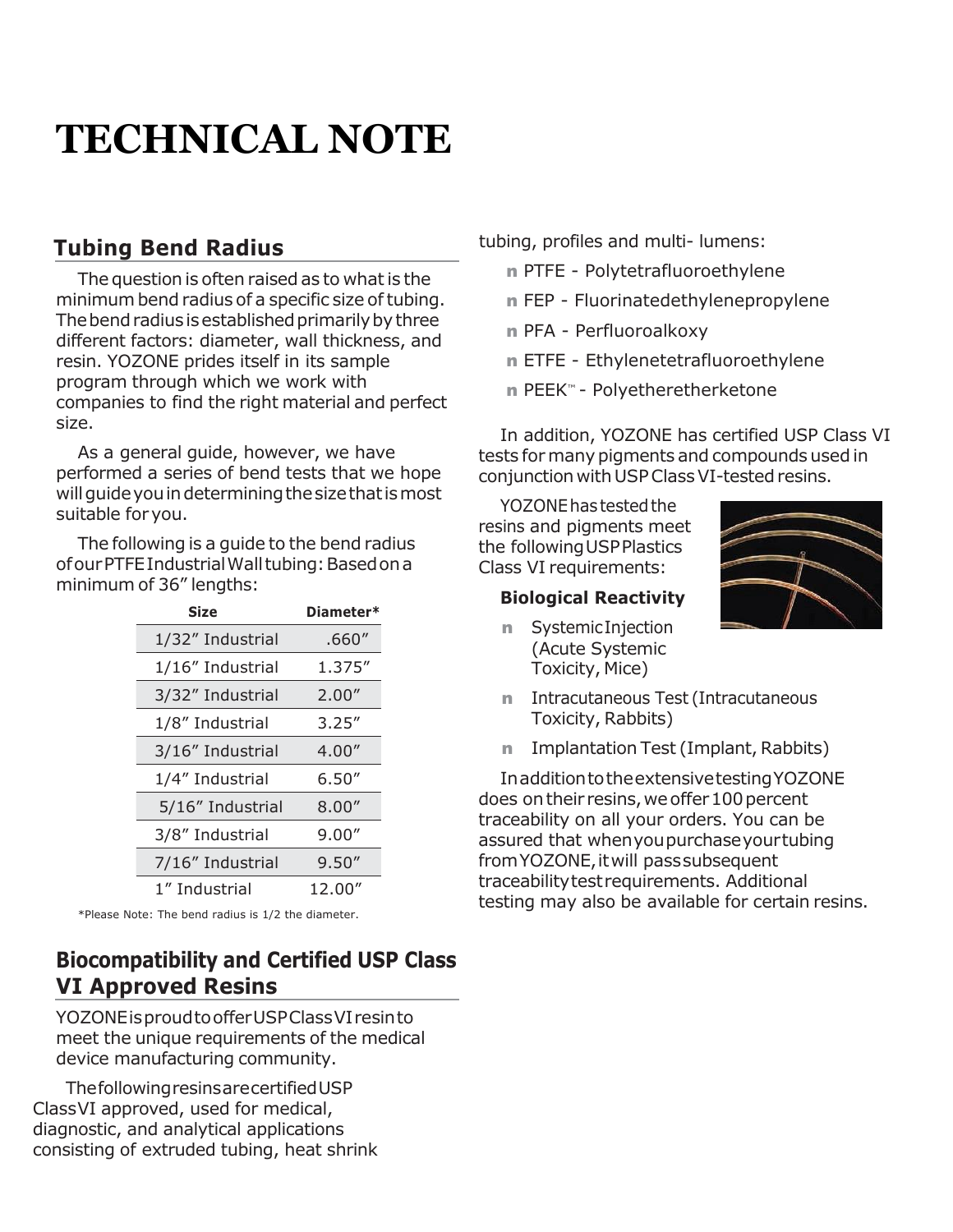#### **Burst Pressure**

YOZONE has been supplying fluoropolymer tubing to manufacturers of high pressure devices

since our inception. The innate strength of all fluoropolymers make their use in these kinds of applications an ideal choice. Below, you will find a formula for calculating the maximum burst pressure by using Tensile Strength Values.

The theoretical burst pressure of tubing at ambient temperature can be calculated by using the IDand OD dimensions in inches and the tensile strength at yield in pounds per square inch.

The following formula is to be used as a guide in the design process. It does not consider factors such as steam pressure and elevated temperature, altitude, etc., and it is calculated atambientroomtemperature.Theburstpressure result is meant as a guideline in design, not a definitive number.

 $P = T(OD^2 - ID^2)$ 

**P=Theoretical BurstPressure,psi OD<sup>2</sup> T= Tensile Strength at Yield, psi + ID<sup>2</sup>**

### **Chemical Compatibility**

Fluoropolymerresinsareessentiallychemically inert. This has long been one of the greatest assets of these plastics. Fluoropolymers are an ideal transport medium for today's highly volatile chemical compounds and exotic fluids. The widespread acceptance within the chemical, environmental, defense, aerospace, andmedical industriesisatestamenttofluoropolymers'unique ability to withstand and resist a wide variety of liquid and gaseouscompounds.

There are very few chemicals, such as molten alkalimetals,turbulentliquidorgaseousfluorine, chlorine trifluoride, or oxygen difluoride, that are known to react with fluoropolymers.

To a lesser degree, halogenated organic chemicals may be absorbed by fluoropolymer resins.Thiswillcauseaveryslightchangeinweight or possibly a slight swelling. This phenomenon is less evident in FEP and PFA extrusions because they are relatively less permeable than PTFE extrusions.

### **Concentricity Formula**

To determine a tube's concentricity use the following formula:

W min is the minimum wall thickness and W max is the maximum wall thickness of the sleeve as taken from any location of the wall of a tubing's cross section. This can be measured using a toolmakers micrometer or optical comparator.

 $-$ ASTM D 2671 11.3

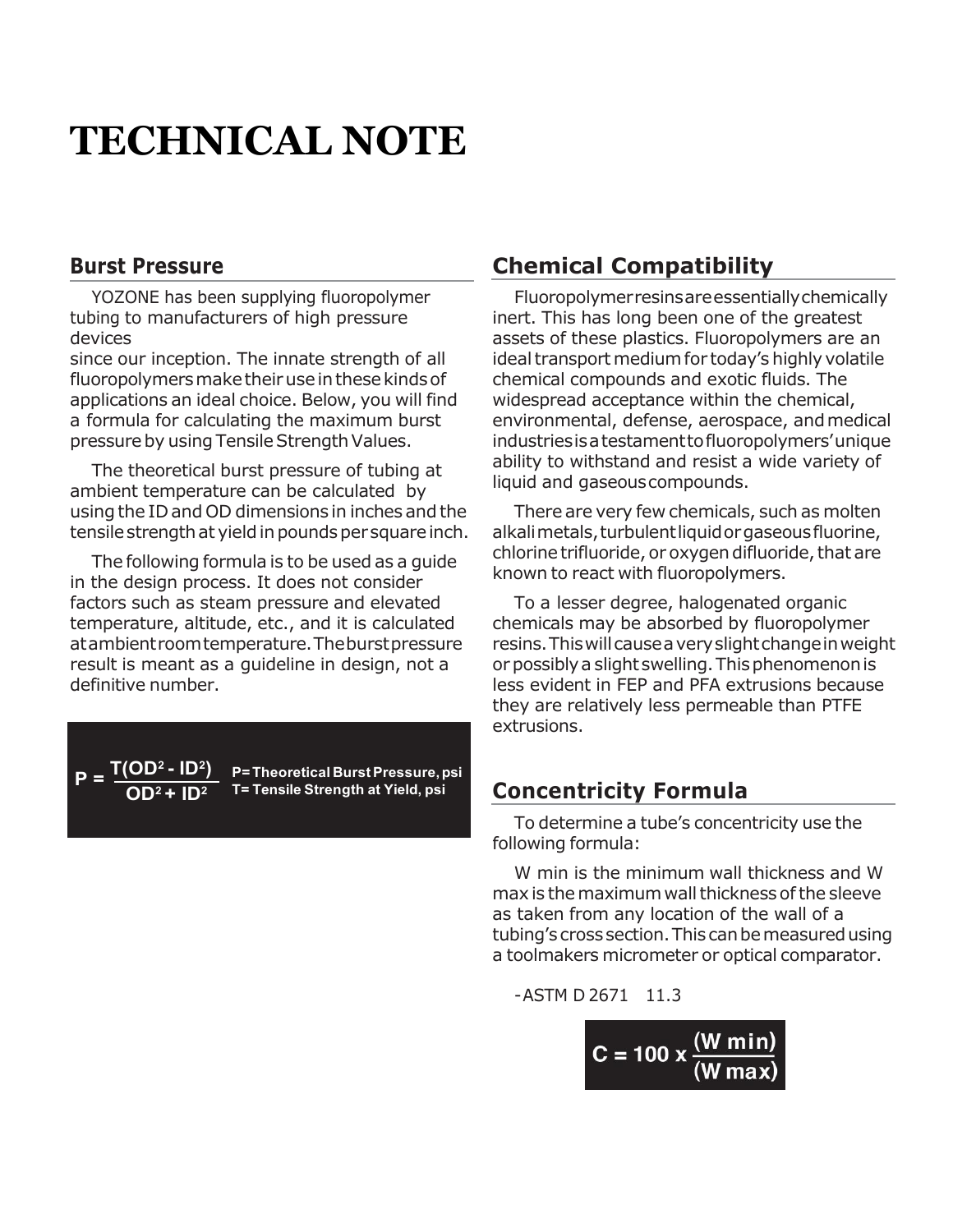## **Etching - Technical Questions**

#### *Why would I need to etch tubing?*

FluoropolymerssuchasPTFE,FEP,andPFA (often called Teflon) are very lubricious (slippery). This lubricity and the chemical composition of fluoropolymers reduces their bondability. Etching alters the surface properties of the polymer allowing it to be bonded with conventional adhesives.

#### *How does it work?*

Etching is performed by the chemical reaction between a sodium solution and the fluorine molecules on the surface of the tubing. Fluorine molecules are stripped from the carbon backbone of the



fluoropolymer. This leaves the carbon atoms with a deficiency of electrons. When the etched material is exposed to air, oxygen molecules, water vapor, and hydrogen allow restoration of the electrons. This restoration process results in a group of organic molecules responsible foradhesion.

#### *Will etching change the properties of my tubing?*

The etching process only penetrates to a depth of a few angstroms so the properties of the tubing will remain mostly unaffected. However the etching process will darken the surface of the material, usually to a brown or tan shade. Surface lubricity is also reduced by the etching process.

#### *How should I store etched tubing?*

Etched fluoropolymers will "grab" molecules from the air to repair their electron

deficiency. This results in a weakening ofthe surface etching. For this reason, all etched materials should be stored in their original sealed bags. YOZONE ships all etched tubing orders in sealed black protective bags to prevent degradation from UV radiation.

#### *Does a darker color mean a better etch?*

Color is not a reliable indicator of etch quality. For this reason YOZONE includes etch certifications with each order shipped.

#### *How is the etch tested?*

The etched material is tested using the contact angle method. Contact angle measurementsofliquiddropletsonsubstrate surfaces are used to characterize surface wettability. As shown in Figure 1 below, the contact angle is defined as the angle between the substrate support surface and the tangent line at the point of contact of the liquid droplet with the substrate. In this picture, example "B" demonstrates a more effective etch than example "A" .



YOZONE performs contact angle tests on all etched tubing orders and includes a Certificate of Compliance with the material.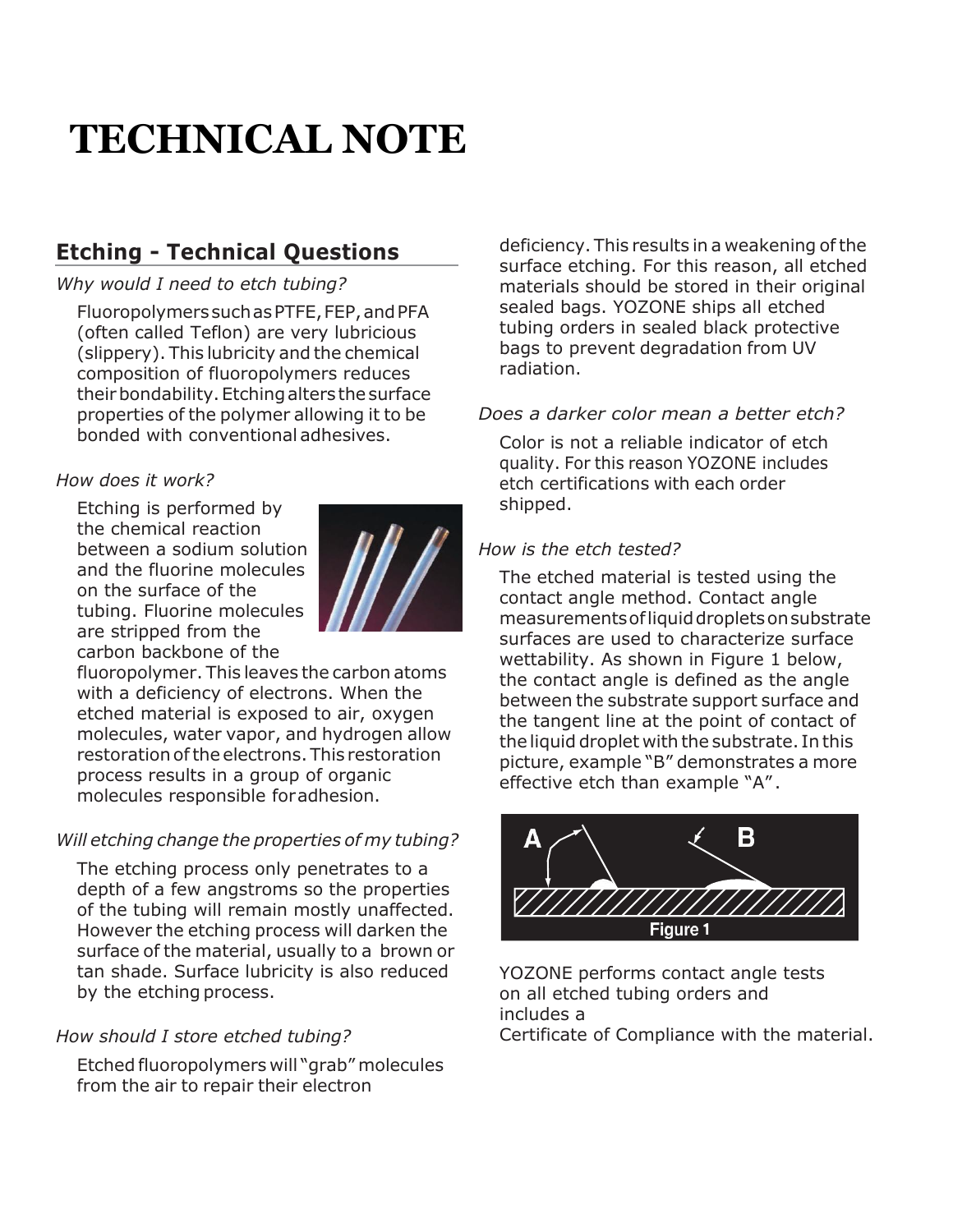Relationship for gaseous permeation is:

#### **P = D S**

P is the permeability (cm3(STP)/sec-cm-cm Hg)

D is the diffusion coefficient (sm2/sec)

S is the solubility coefficient (cm3(STP)/cm3 cm Hg)

### **Sterilization Methods**

Please see the following table to select the best material suited for your sterilization method of choice.

#### **Sterilization methods: ETO, Autoclave, and Gamma**

| <b>Resin</b>           | <b>ETO</b> | <b>Autoclave</b> | Gamma     | <b>HUVI UPUTYTHEL LESITE</b><br>used in applications |
|------------------------|------------|------------------|-----------|------------------------------------------------------|
| <b>PTFE</b>            | Excellent  | Average          | Poor      | with excellent result                                |
| <b>FEP</b>             | Excellent  | Excellent        | Good      | thickness also affec<br>transmittance tubir          |
| <b>PFA</b>             | Excellent  | Excellent        | Poor      | <b>YOZONE Technical A</b>                            |
| <b>ETFE</b>            | Excellent  | Excellent        | Good      | Manager for more in                                  |
| <b>PVDF</b>            | Excellent  | Excellent        | Good      | property of fluorop                                  |
| <b>PEEK™</b>           | Excellent  | Excellent        | Excellent |                                                      |
| Polyethelyne Excellent |            | Excellent        | Good*     |                                                      |

**\***High density grades not as stable as medium and low grades

## **UV Compatibility**

YOZONE tubing is virtually unaffected by weather or prolonged exposure to ultraviolet light. Independent testing on samples exposed to virtually all climatic conditions confirm the weather resistant properties of fluoropolymer tubing. Where applications demand complete dependability in these conditions, fluoropolymers are the answer. Resistance to extreme heat, cold, and ultraviolet light encountered in radar and other electronic components, such as antenna bushings, are excellent examples of the value of this material in these applications.

**Resin ETO Autoclave Gamma** used in applications such as water purification PTFE The Excellent Average Poor The With excellent results. Crystallinity and wall FEP Excellent Excellent Good thickness also affect the level of ETFE Excellent Excellent Good Manager for more information on this very useful Ultraviolet transmittance can be another useful aspect of fluoropolymer tubing. While levels of UV transmittance vary among the fluoropolymer resin family, YOZONE tubing is transmittance tubing will allow. Contact a YOZONE Technical Account property of fluoropolymer tubing.